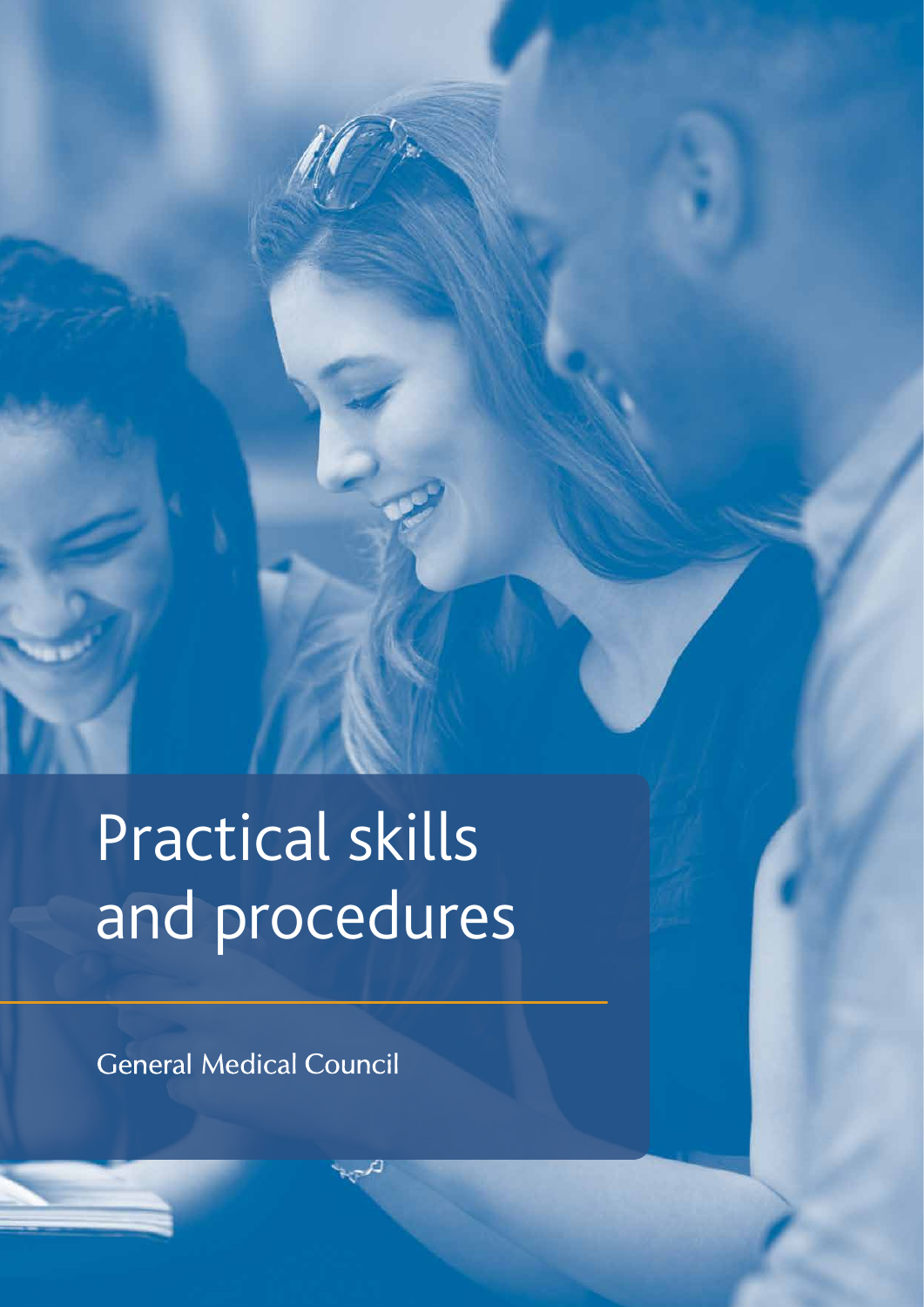## **Practical skills and procedures**

## **Purpose of the practical skills and procedures**

We set the standards and requirements for all stages of medical education and training in *[Promoting](https://www.gmc-uk.org/-/media/documents/promoting-excellence-standards-for-medical-education-and-training-0715_pdf-61939165.pdf)  [excellence: standards for medical education and](https://www.gmc-uk.org/-/media/documents/promoting-excellence-standards-for-medical-education-and-training-0715_pdf-61939165.pdf)  [training](https://www.gmc-uk.org/-/media/documents/promoting-excellence-standards-for-medical-education-and-training-0715_pdf-61939165.pdf)* (2016, pdf) and hold a list of universities entitled to award a medical degree recognised as a UK primary medical qualification.

Our *[Outcomes for graduates](https://www.gmc-uk.org/education/standards-guidance-and-curricula/standards-and-outcomes/outcomes-for-graduates)* (2018) set out what newly qualified doctors from all medical schools must know and be able to do.

The *Practical skills and procedures* outline the core set of practical skills and procedures, and minimum level of performance that newly qualified doctors must have when they start work for the first time so they can practise safely.

## **Provisions for encouraging diversity in medicine**

We believe that equality, diversity and inclusion are integral to our work as a regulator. We are committed to supporting diversity in medicine.

We expect organisations to make supportive and pragmatic adjustments for learners to enable achievement of the practical skills and procedures, including where learners have long-term health conditions and disabilities, while also abiding by the Equality Act 2010 and the Disability Discrimination Act 1995.

Students need to be able to perform the practical skill or procedure using the specified method, but reasonable adjustments could be made to other aspects. For example, an adapted chair if the student needs to sit down while carrying out the procedure. Further detailed information can be found in our

publications *[Welcomed and valued](https://www.gmc-uk.org/education/standards-guidance-and-curricula/guidance/welcomed-and-valued)* (2019, pdf), *[Promoting Excellence](https://www.gmc-uk.org/-/media/documents/promoting-excellence-standards-for-medical-education-and-training-0715_pdf-61939165.pdf)* (2016, pdf) and *[Promoting](https://www.gmc-uk.org/-/media/documents/promoting-excellence-equality-and-diverisity-considerations-v1_pdf-72709944.pdf)  [excellence - equality and diversity considerations](https://www.gmc-uk.org/-/media/documents/promoting-excellence-equality-and-diverisity-considerations-v1_pdf-72709944.pdf)* (2017, pdf).

## **How the procedures relate to our other standards and guidance**

Our *Outcomes for graduates* (the outcomes) set out what newly qualified doctors from all medical schools who award UK primary medical qualifications must know and be able to do. The *Practical skills and procedures* supplements the outcomes by defining the core diagnostic, therapeutic and practical skills and procedures newly qualified doctors must be able to perform safely and effectively, and identifying the level of supervision needed to ensure patient safety.

*Promoting excellence* sets out the standards and requirements for the management and delivery of undergraduate and postgraduate medical education and training. The outcomes and the *Practical skills and procedure*s set out what we expect newly qualified doctors to be able to know and do and should be read alongside *Promoting excellence*.

We expect all newly qualified doctors to practise in accordance with the professional requirements set out in *Good medical practice* and related guidance.

## **Responsibility for delivering the procedures**

■ **Medical schools** must provide an education that allows newly qualified doctors to meet all the outcomes, including the practical skills and procedures specified in this list, and therefore to be fit to practise safely as a doctor when they graduate.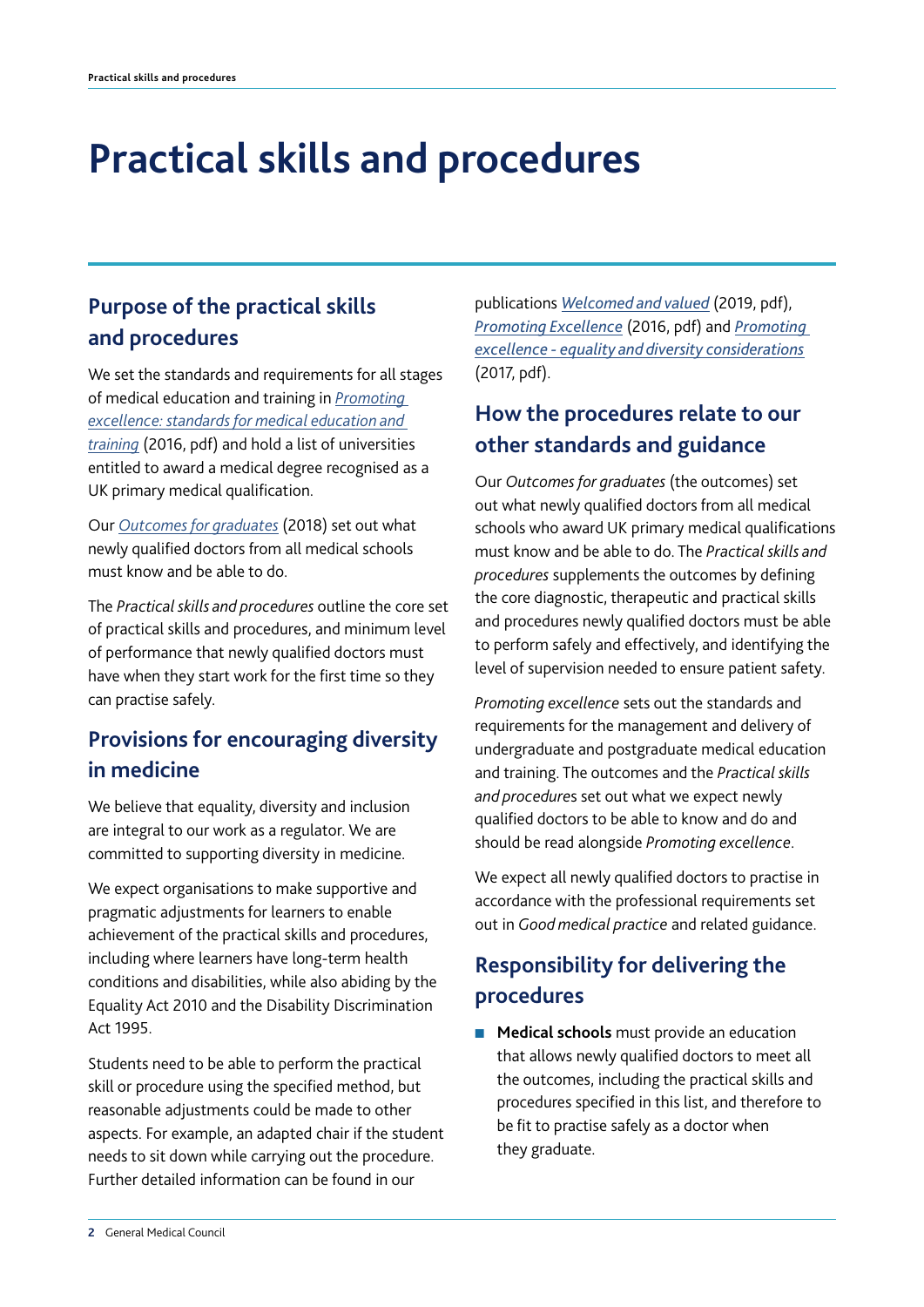- **Local education providers**, working with medical schools, must provide and quality manage clinical placements and learning opportunities that give medical students the opportunities to build knowledge, skills and practical experience to meet the outcomes and to safely and effectively carry out the practical skills and procedures by the time they qualify.
- **Medical students** are responsible for their own learning. They should refer to the outcomes and the practical skills and procedures specified in this list during their undergraduate education to understand what we expect them to be able to know and do by the time they graduate.

## **What must newly qualified doctors demonstrate for satisfactory completion?**

#### **Three levels of competence**

#### **Safe to practise in simulation**

The newly qualified doctor is safe to practise in a simulated setting and is ready to move to direct supervision. This means that the newly qualified doctor will not have performed the procedure on a real patient during medical school, but on a simulated patient or manikin. This means that they will have some knowledge and skill in the procedure but will require direct supervision when performing the procedure on patients.

#### **Safe to practise under direct supervision**

The newly qualified doctor is ready to perform the procedure on a patient under direct supervision. This means that the newly qualified doctor will have performed the procedure on real patients during medical school under direct supervision. By direct supervision, we mean that the medical student or newly qualified doctor will have a supervisor with them observing their practice as they perform the procedure. As the newly qualified doctor's experience and skill becomes sufficient to allow them to perform the procedure safely they will move to performing the procedure under indirect supervision.

#### **Safe to practise under indirect supervision**

The newly qualified doctor is ready to perform the procedure on a patient under indirect supervision. This means that the newly qualified doctor will have performed the procedure on real patients during medical school under direct supervision at first and, as their experience and skill became sufficient to allow them to perform the procedure safely, with indirect supervision. By indirect supervision, we mean that the newly qualified doctor is able to access support to perform the procedure if they need to – for example by locating a colleague and asking for help.

#### **Generic requirements**

There are both generic requirements and specific procedure requirements for each procedure. Newly qualified doctors should comply with local and national guidelines, and employers will also typically have protocols for the safe performance of each procedure which should be followed.

#### **Generic requirements for each procedure**

The following generic requirements apply to each procedure:

- introduce themselves
- check the patient's identity
- confirm that the procedure is required
- explain the procedure to the patient (including possible complications and risks) and gain informed consent for the procedure (under direct supervision where appropriate)
- follow universal precautions to reduce the risk of infections, including:
	- $\blacksquare$  control the risk of cross infection, and take appropriate steps for personal safety
	- **Follow approved processes for cleaning hands** before procedures or surgical operations
	- $\Box$  correctly use personal protective equipment (for example gloves, gowns and masks)
	- $\blacksquare$  employ safe disposal of clinical waste, needles and other sharps
	- $\blacksquare$  dispose of all equipment in the appropriate receptacles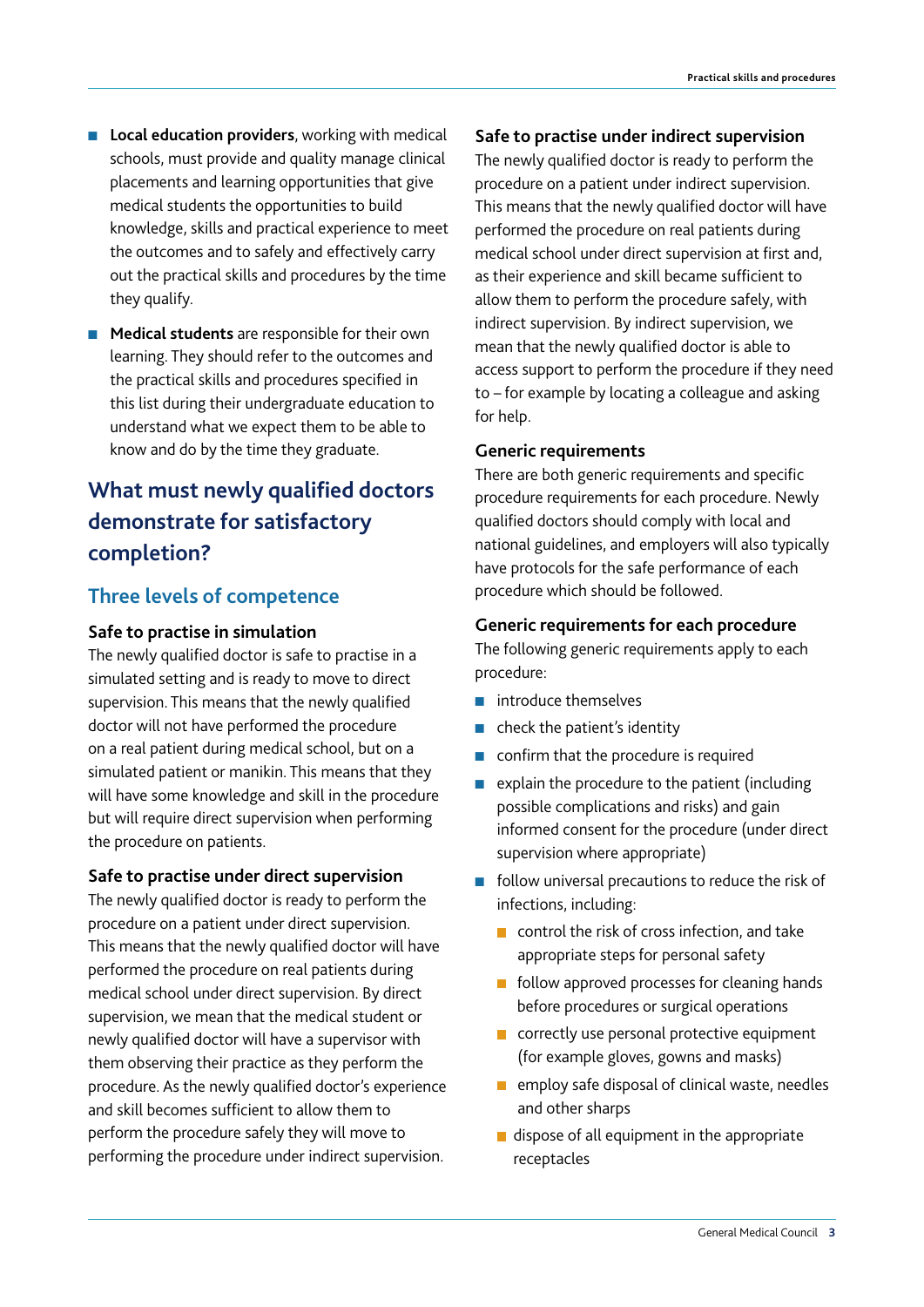- label samples appropriately according to local guidelines
- accurately document the procedure according to local guidelines
- ensure confidentiality
- interpret any results and act appropriately on them;\* and
- arrange appropriate aftercare/monitoring.

It's important to remember that newly qualified doctors who enter the Foundation Programme will work under educational and clinical supervision and in a multidisciplinary team. In accordance with the Foundation Programme Curriculum, they will need to demonstrate that they are refining their skills and that they are able to take responsibility appropriately whilst recognising and working within the limits of their competence.

| <b>No</b> | Procedure                                                                  | Description                                                                                                                     | Level of competence                            |
|-----------|----------------------------------------------------------------------------|---------------------------------------------------------------------------------------------------------------------------------|------------------------------------------------|
|           | Take baseline<br>physiological<br>observations and<br>record appropriately | Measure temperature, respiratory rate, pulse rate,<br>blood pressure, oxygen saturations and urine<br>output.                   | Safe to practise under<br>indirect supervision |
| 2         | Carry out peak<br>expiratory flow<br>respiratory function<br>test          | Explain to a patient how to perform a peak<br>expiratory flow, assess that it is performed<br>adequately and interpret results. | Safe to practise under<br>indirect supervision |
| ξ         | Perform direct<br>ophthalmoscopy                                           | Perform basic ophthalmoscopy and identify<br>common abnormalities.                                                              | Safe to practise under<br>indirect supervision |
| 4         | Perform otoscopy                                                           | Perform basic otoscopy and identify common<br>abnormalities.                                                                    | Safe to practise under<br>indirect supervision |

#### **Assessment of patient needs**

#### **Diagnostic procedures**

| No | Procedure                                                                                        | <b>Description</b>                                                                                                                | Level of competence                          |
|----|--------------------------------------------------------------------------------------------------|-----------------------------------------------------------------------------------------------------------------------------------|----------------------------------------------|
|    | Take blood cultures                                                                              | Take samples of venous blood to test for the<br>growth of infectious organisms.                                                   | Safe to practise under<br>direct supervision |
| 6  | Carry out arterial<br>blood gas and acid<br>base sampling from<br>the radial artery in<br>adults | Insert a needle into a patient's radial artery (in<br>the wrist) to take a sample of arterial blood and<br>interpret the results. | Safe to practise under<br>direct supervision |

\* The newly qualified doctor must recognise the need to seek advice on unexpected or unusual results.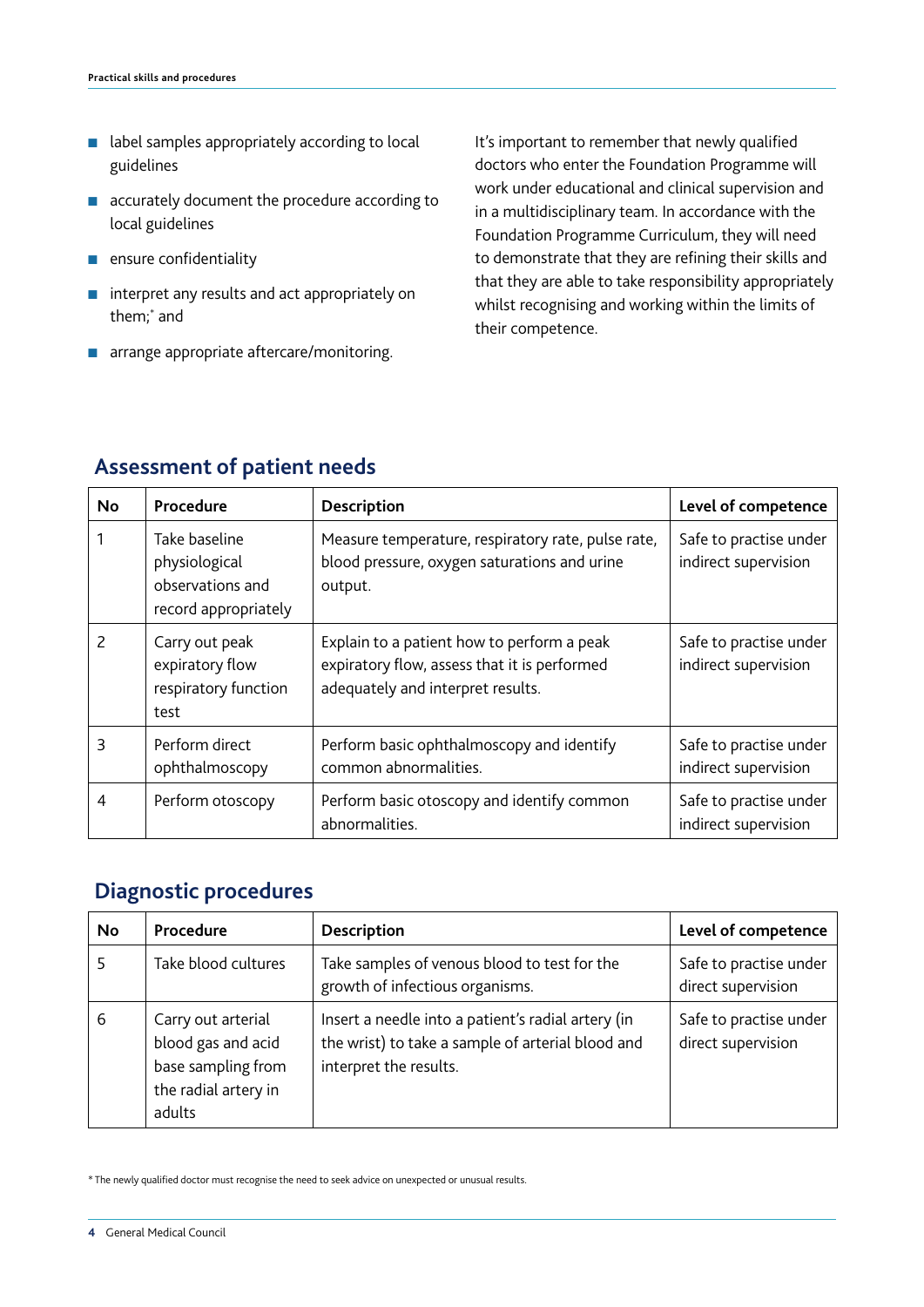| 7               | Carry out<br>venepuncture                              | Insert a needle into a patient's vein to take a<br>sample of blood for testing. Make sure that blood<br>samples are taken in the correct order, placed in<br>the correct containers, that these are labelled<br>correctly and sent to the laboratory promptly. | Safe to practise under<br>indirect supervision                                             |
|-----------------|--------------------------------------------------------|----------------------------------------------------------------------------------------------------------------------------------------------------------------------------------------------------------------------------------------------------------------|--------------------------------------------------------------------------------------------|
| 8               | Measure capillary<br>blood glucose                     | Measure the concentration of glucose in the<br>patient's blood at the bedside using appropriate<br>equipment. Record and interpret the results.                                                                                                                | Safe to practise under<br>indirect supervision                                             |
| 9               | Carry out a urine<br>multi dipstick test               | Explain to patient how to collect a midstream<br>urine sample. Test a sample of urine to detect<br>abnormalities. Perform a pregnancy test where<br>appropriate.                                                                                               | Safe to practise under<br>indirect supervision                                             |
| 10 <sup>°</sup> | Carry out a<br>3- and 12-lead<br>electrocardiogram     | Set up a continuous recording of the electrical<br>activity of the heart, ensuring that all leads are<br>correctly placed.                                                                                                                                     | Safe to practise under<br>indirect supervision                                             |
| 11              | Take and/or instruct<br>patients how to take<br>a swab | Use the correct technique to apply sterile swabs<br>to the nose, throat, skin and wounds. Make sure<br>that samples are placed in the correct containers,<br>that these are labelled correctly and sent to the<br>laboratory promptly and in the correct way.  | Safe to practise under<br>indirect supervision<br>for nose, throat, skin<br>or wound swabs |

### **Patient care**

| No                | Procedure                                                                                    | <b>Description</b>                                                                                                                                                                                                                   | Level of competence                            |
|-------------------|----------------------------------------------------------------------------------------------|--------------------------------------------------------------------------------------------------------------------------------------------------------------------------------------------------------------------------------------|------------------------------------------------|
| $12 \overline{ }$ | Perform surgical<br>scrubbing up                                                             | Follow approved processes for cleaning hands<br>and wearing appropriate personal protective<br>equipment before procedures or surgical<br>operations.                                                                                | Safe to practise under<br>direct supervision   |
| 13                | Set up an infusion                                                                           | Set up and run through an intravenous infusion.<br>Have awareness of the different equipment and<br>devices used.                                                                                                                    | Safe to practise under<br>direct supervision   |
| 14                | Use correct<br>techniques for<br>moving and handling,<br>including patients<br>who are frail | Use, and/or direct other team members to<br>use, approved methods for moving, lifting and<br>handling people or objects, in the context of<br>clinical care, using methods that avoid injury to<br>patients, colleagues, or oneself. | Safe to practise under<br>indirect supervision |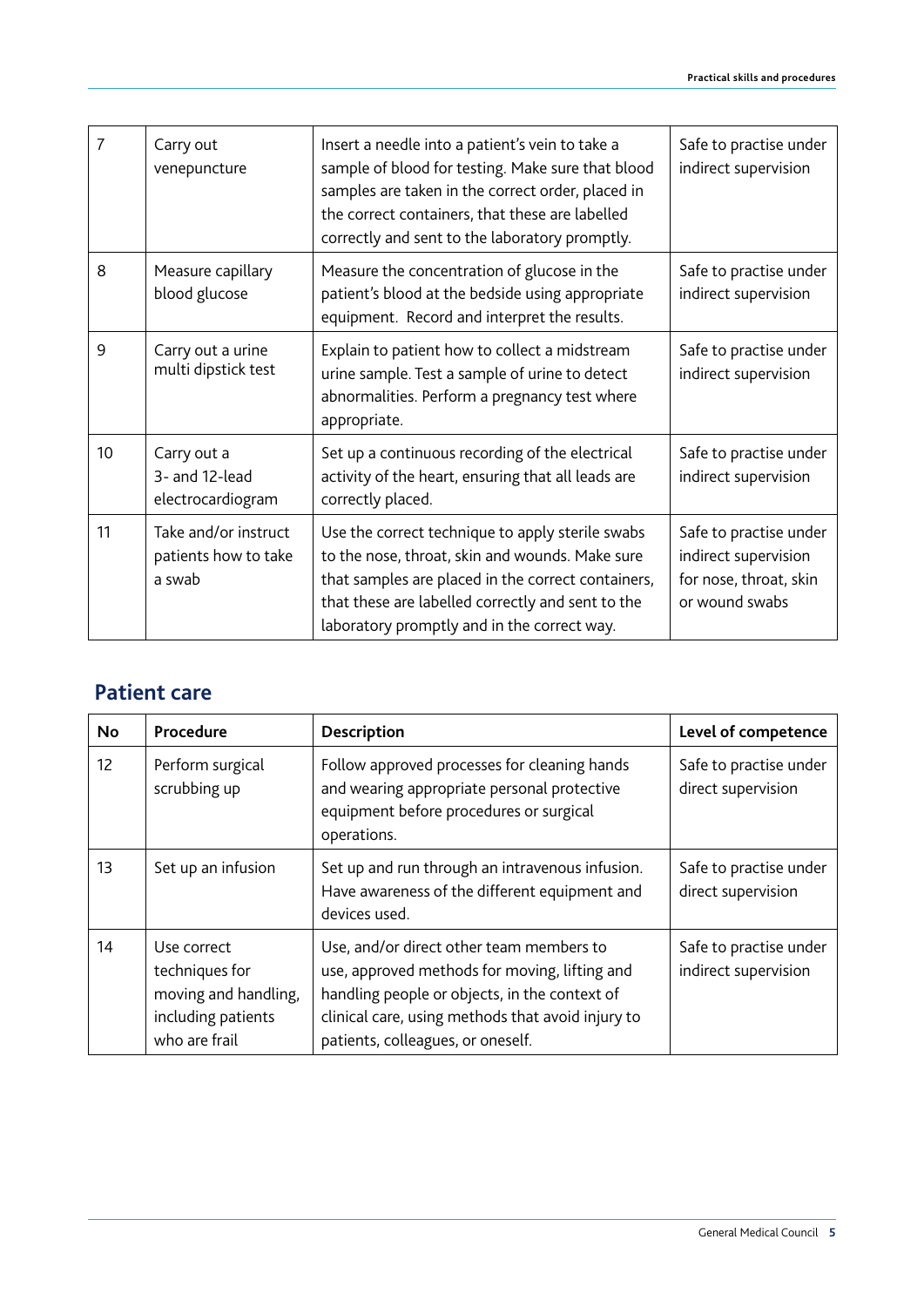## **Prescribing**

| <b>No</b> | Procedure                                                                                      | <b>Description</b>                                                                                                                                | Level of competence                            |
|-----------|------------------------------------------------------------------------------------------------|---------------------------------------------------------------------------------------------------------------------------------------------------|------------------------------------------------|
| 15        | Instruct patients in<br>the use of devices for<br>inhaled medication                           | Explain to a patient how to use an inhaler<br>correctly, including spacers, and check that their<br>technique is correct.                         | Safe to practise under<br>indirect supervision |
| 16        | Prescribe and<br>administer oxygen                                                             | Prescribe and administer oxygen safely using a<br>delivery method appropriate for the patient's<br>needs and monitor and adjust oxygen as needed. | Safe to practise under<br>indirect supervision |
| 17        | Prepare and<br>administer injectable<br>(intramuscular,<br>subcutaneous,<br>intravenous) drugs | Prepare and administer injectable drugs and<br>prefilled syringes.                                                                                | Safe to practise under<br>direct supervision   |

## **Therapeutic procedures**

| <b>No</b> | Procedure                                                       | <b>Description</b>                                                                                                                                                                                                                                   | Level of competence                                                                                 |
|-----------|-----------------------------------------------------------------|------------------------------------------------------------------------------------------------------------------------------------------------------------------------------------------------------------------------------------------------------|-----------------------------------------------------------------------------------------------------|
| 18        | Carry out intravenous<br>cannulation                            | Insert a cannula into a patient's vein and apply an<br>appropriate dressing.                                                                                                                                                                         | Safe to practise under<br>direct supervision                                                        |
| 19        | Carry out safe and<br>appropriate blood<br>transfusion          | Following the correct procedures, give a<br>transfusion of blood (including correct<br>identification of the patient and checking blood<br>groups). Observe the patient for possible reactions<br>to the transfusion, and take action if they occur. | Experienced in a<br>simulated setting;<br>further training<br>required before direct<br>supervision |
| 20        | Carry out male<br>and female urinary<br>catheterisation         | Insert a urethral catheter in both male and female<br>patients.                                                                                                                                                                                      | Safe to practise under<br>direct supervision                                                        |
| 21        | Carry out wound<br>care and basic wound<br>closure and dressing | Provide basic care of surgical or traumatic wounds<br>and apply dressings appropriately.                                                                                                                                                             | Safe to practise under<br>direct supervision                                                        |
| 22        | Carry out nasogastric<br>tube placement                         | Pass a tube into the stomach through the nose<br>and throat for feeding and administering drugs<br>or draining the stomach's contents. Know how to<br>ensure correct placement.                                                                      | Safe to practise in<br>simulation                                                                   |
| 23        | Use local anaesthetics                                          | Inject or topically apply a local anaesthetic.<br>Understand maximum doses of local anaesthetic<br>agents.                                                                                                                                           | Safe to practise under<br>direct supervision                                                        |